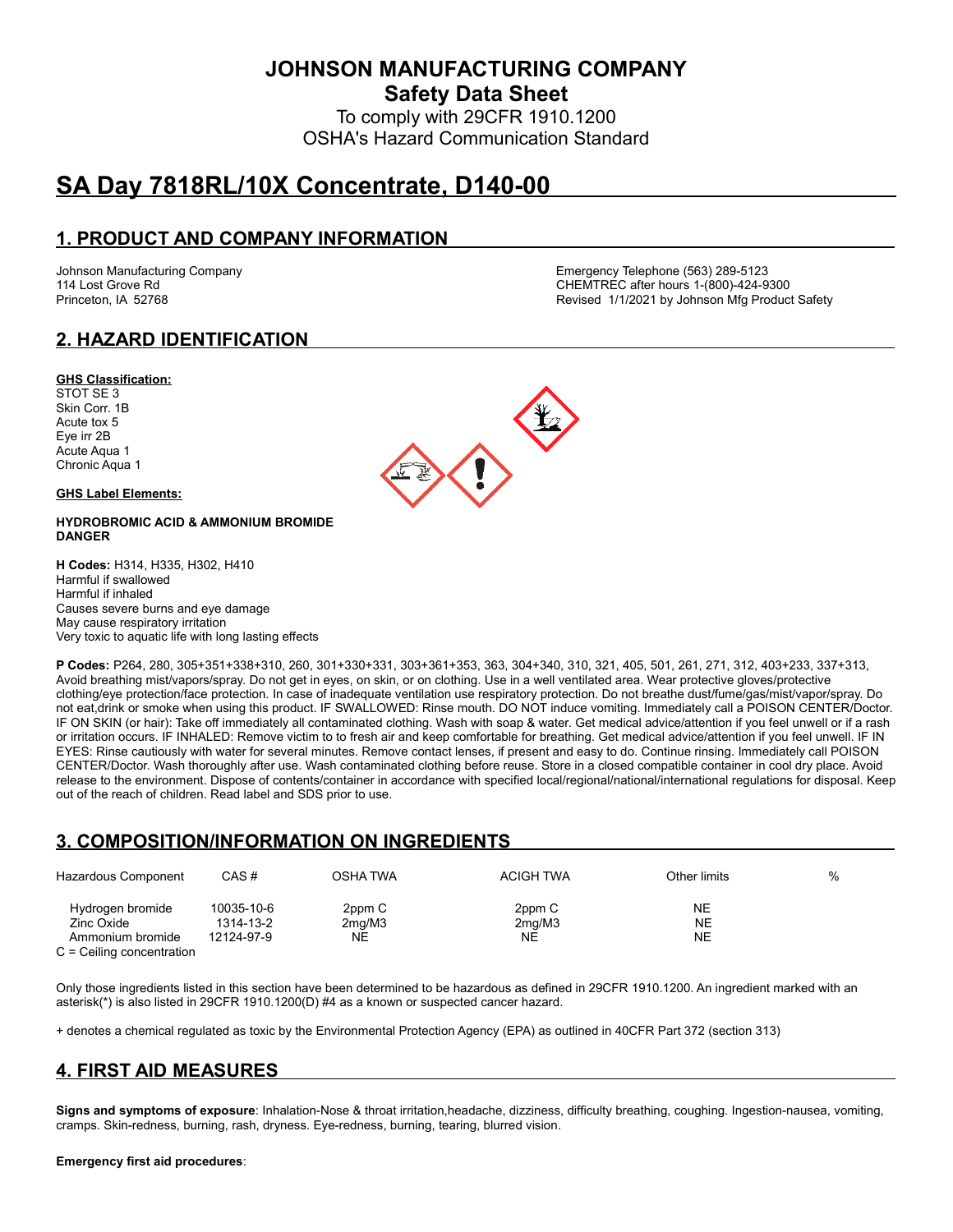Skin: Flush with water immediately - Seek medical attention if required. Eyes: Flush with water for 15 minutes - Seek medical attention. Ingestion: Drink large amounts of water, DO NOT induce vomiting-seek medical attention. Never give anything by mouth to an unconscious person. Inhalation: Remove to fresh air. Support respiration if required. Seek medical attention if required.

#### **5. FIREFIGHTING MEASURES**

**Extinguishing media**: dry chemical. **Special fire fighting procedures**: use self sustaining respiratory suit. **Unusual Fire and Explosion Hazards**: May release bromine, carbon monoxide, ammonia, carbon dioxide, hydrobromic acid, various organics.

#### **6. ACCIDENTAL RELEASE MEASURES**

**Methods and materials**: Flush into chemical sewer or soak up with a suitable absorbent. Wear adequate protection as described in section 8. **Environmental Precautions:** Avoid release to the environment. Collect spillage.

### **7. HANDLING & STORAGE**

Wash thoroughly after use. Wash contaminated clothing before reuse. Store in a closed corrosive resistant container, with corrosive resistant liner, in cool dry place. Keep out of the reach of children. Read label and SDS prior to use.

# **8. EXPOSURE CONTROLS/PERSONAL PROTECTION**

**Occupational Exposure Limit Values:** See section 3. Respiratory Protection (type): Acid mask required for fumes above TWA. Ventilation: Local Exhaust preferred Special: NE Mechanical: OK Other: NE Protective Gloves: plastic or rubber Eye Protection: Goggles or face shield Other Protective Clothing or Equipment: as required to avoid contact. Work/Hygienic Practices: Wash after use. Follow good industrial hygienic practices.

#### **9. PHYSICAL AND CHEMICAL PROPERTIES**

Boiling Point: 215 F Specific Gravity: 1.65 Vapor Pressure (mm Hg): 17 Melting Point: NE<br>Vapor Density: 0.958 Vaporation Rate Evaporation Rate: <1 (butyl acetate=1)<br>pH: NE Solubility in water: 100% Flash Point: NE (TOC) Flammable Limits: lel: NE uel: NE Appearance and odor: Cloudy to white liquid, acidic odor.

#### **10. STABILITY AND REACTIVITY**

**Stability** : STABLE Conditions to avoid : none

**Incompatibility (materials to avoid)**: strong bases & acids, oxidizers, sulfides, halogens. **Hazardous Decomposition or Byproducts (incomplete combustion)**: May release, bromine, carbon monoxide, ammonia carbon dioxide, hydrobromic acid, various organics.

**Hazardous Polymerization**: WILL NOT OCCUR Conditions to avoid: none

#### **11. TOXICOLOGICAL INFORMATION**

**Routes of entry:** Inhalation: yes Skin: no Ingestion: yes

**Health Hazards (acute and chronic):** Contact with material or fumes may cause skin, eye and respiratory tract irritation or burns, some possibly severe. Eye injury may be severe and permanent. Ingestion may result in digestive tract irritation or burns. Moderately toxic by ingestion and inhalation. Repeated or gross inhalation of fumes or mist may cause asthma. May cause sensitization. Chronic exposures may result in blood, kidney and respiratory tract effects. Studies show potential health risks vary by individual. Minimize exposure as a precaution.

**Carcinogenicity**: not determined NTP? no IARC Monographs? No